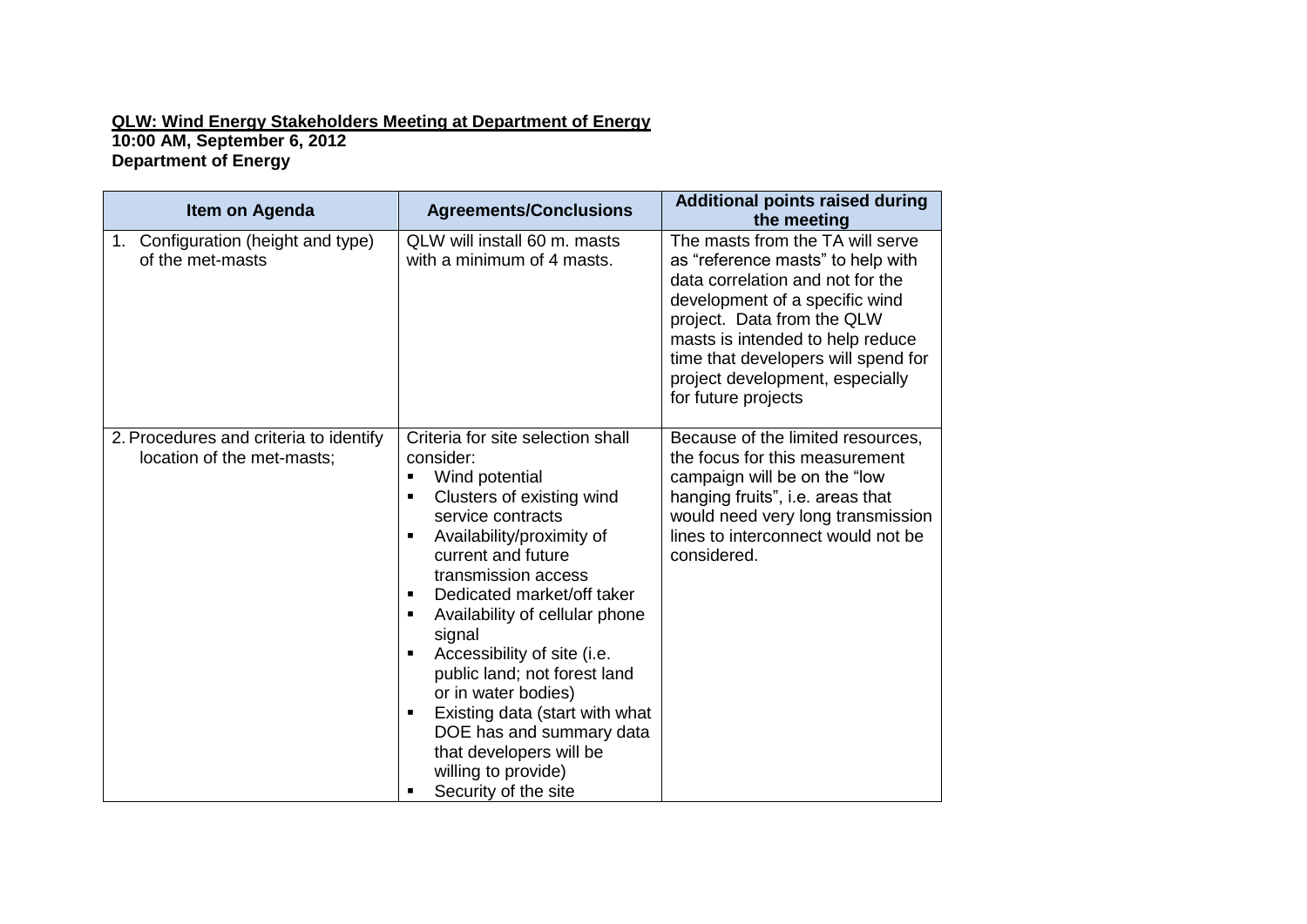| Item on Agenda                                                                                                                     | <b>Agreements/Conclusions</b>                                                                                                                                                                                                                                                                                                                                                                                                                                                                                                                                           | <b>Additional points raised during</b><br>the meeting                                                                                                                                                                                                                                                                                                                                                                                                                                                                                                                                                                                                  |
|------------------------------------------------------------------------------------------------------------------------------------|-------------------------------------------------------------------------------------------------------------------------------------------------------------------------------------------------------------------------------------------------------------------------------------------------------------------------------------------------------------------------------------------------------------------------------------------------------------------------------------------------------------------------------------------------------------------------|--------------------------------------------------------------------------------------------------------------------------------------------------------------------------------------------------------------------------------------------------------------------------------------------------------------------------------------------------------------------------------------------------------------------------------------------------------------------------------------------------------------------------------------------------------------------------------------------------------------------------------------------------------|
| 3. Options of institutions that will<br>handle data management,<br>(particularly after closing of the<br>QLW technical assistance) | Potential Institutions (in<br>alphabetical order):<br>Academe<br>Asian Institute of<br>$\blacksquare$<br>Management<br>Ateneo - The Manila<br>$\blacksquare$<br>Observatory<br>University of Asia and the<br>$\blacksquare$<br>Pacific<br>University of the Philippines<br>$\blacksquare$<br>(UP Los Banos has a new<br>renewable energy center;<br>they are looking for ways to<br>assist DOE)<br>Government:<br><b>DOE</b><br>$\blacksquare$<br>PAG-ASA<br>$\blacksquare$<br><b>Private Sector</b><br><b>NGOs</b><br>$\blacksquare$<br><b>WEDAP</b><br>$\blacksquare$ | Focus on wind energy but can<br>٠<br>be for renewable energy as a<br>whole<br>There needs to be good<br>working relationship/tie-up<br>between DOE as the policy-<br>making body and the<br>institution that will handle data<br>management<br>Issues identified with tapping<br>NGOs for this purpose: (i)<br>Renewable Energy, wind<br>energy has to be part of their<br>fundamental mandate; (ii)<br>Questions of sustainability in<br>terms of funding<br>Pag-asa will have the same<br>٠<br>budget issues as DOE<br>Focus: institution-building<br>Ξ<br>(working with and adding to<br>existing institutions and<br>involving the private sector) |
| 4. Data sharing by stakeholders for<br>the updating of the Philippine<br>wind resource map developed<br>by NREL                    | Generally developers are willing<br>to share but there are some<br>concerns; namely the following:<br>Need clear statement on<br>what the data will be<br>used for<br>Need to be clear on what<br>kind of data is needed                                                                                                                                                                                                                                                                                                                                                | Based on the terms of the RE<br>٠<br>service contracts, the DOE<br>may use the developers' data<br>for resource mapping.<br>However, guidlelines may<br>have to be drawn up to realize<br>this.<br>Data sharing from private<br>Ξ<br>developers can be done                                                                                                                                                                                                                                                                                                                                                                                            |